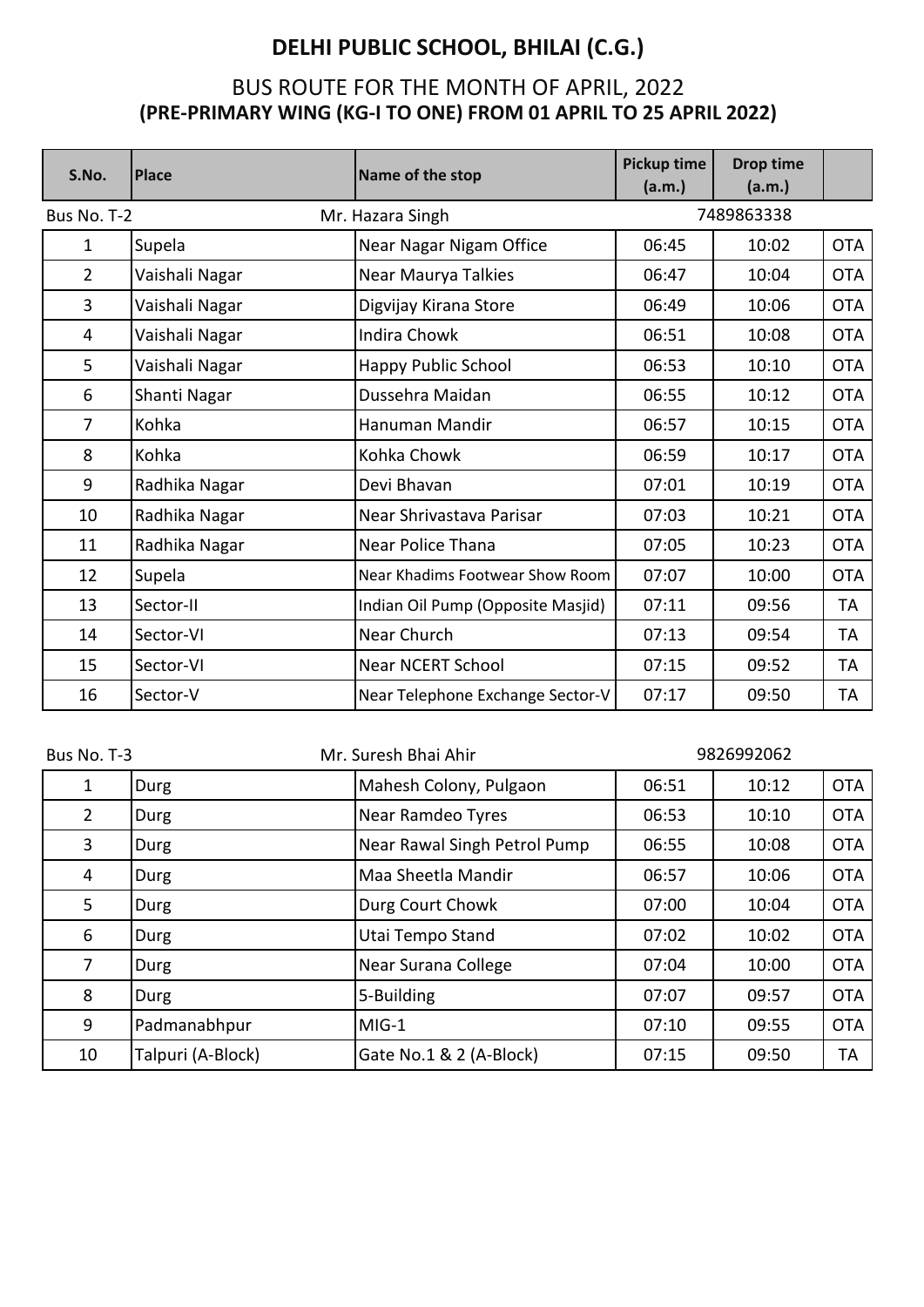| S.No.          | <b>Place</b>        | Name of the stop            | Pickup time<br>(a.m.) | <b>Drop time</b><br>(a.m.) |            |
|----------------|---------------------|-----------------------------|-----------------------|----------------------------|------------|
| Bus No. T-4    |                     | Mr. P.V. Shivkumar          |                       | 9406253848                 |            |
| $\mathbf{1}$   | Chauhan Town        | Main Gate                   | 06:45                 | 10:23                      | <b>OTA</b> |
| $\overline{2}$ | Junwani             | Near Petrol Pump            | 06:48                 | 10:21                      | <b>OTA</b> |
| 3              | Smriti Nagar        | Community Hall              | 06:50                 | 10:19                      | <b>OTA</b> |
| 4              | Smriti Nagar        | Singh Kirana Store          | 06:52                 | 10:17                      | <b>OTA</b> |
| 5              | Smriti Nagar        | Singh Flour Mill            | 06:54                 | 10:15                      | <b>OTA</b> |
| 6              | Pushpak Nagar       | Dwarka Restaurant           | 06:56                 | 10:13                      | <b>OTA</b> |
| $\overline{7}$ | <b>Steel Colony</b> | <b>Steel Colony Road</b>    | 06:58                 | 10:11                      | <b>OTA</b> |
| 8              | Katul Bod           | <b>Near Harshil Heights</b> | 07:00                 | 10:09                      | <b>OTA</b> |
| 9              | Saket Colony        | Neha STD                    | 07:02                 | 10:07                      | <b>OTA</b> |
| 10             | Scindia Nagar       | Hanuman Temple              | 07:04                 | 10:05                      | <b>OTA</b> |
| 11             | Scindia Nagar       | <b>SBI ATM</b>              | 07:06                 | 10:03                      | <b>OTA</b> |
| 12             | Sector-X            | Street-36                   | 07:13                 | 09:53                      | TA         |
| 13             | Sector-X            | Street-40                   | 07:15                 | 09:51                      | <b>TA</b>  |
| 14             | Sector-X            | Street-44                   | 07:17                 | 09:49                      | TA         |
| 15             | Sector-X            | Street-47 (Water Tank)      | 07:19                 | 09:47                      | <b>TA</b>  |

| Bus No. T-6 |                       | Mr. Prahlad Kr. Sahu           | 9425569955 |       |    |
|-------------|-----------------------|--------------------------------|------------|-------|----|
| 1           | <b>NSPCL Township</b> | Block No.C-5                   | 07:00      | 09:57 | TA |
|             | <b>NSPCL Road</b>     | Rear Gate, Block No.B, Talpuri | 07:05      | 09:55 | TA |
| 3           | Ruabandha Sector      | BSP School (Block 65)          | 07:07      | 09:53 | ТA |
| 4           | Ruabandha Sector      | Block-157                      | 07:09      | 09:51 | ТA |
|             | Ruabandha Sector      | Block-3                        | 07:11      | 09:49 | TA |
| 6           | Risali Sector         | Main Gate, DPS, Risali Sector  | 07:13      | 09:47 | ТA |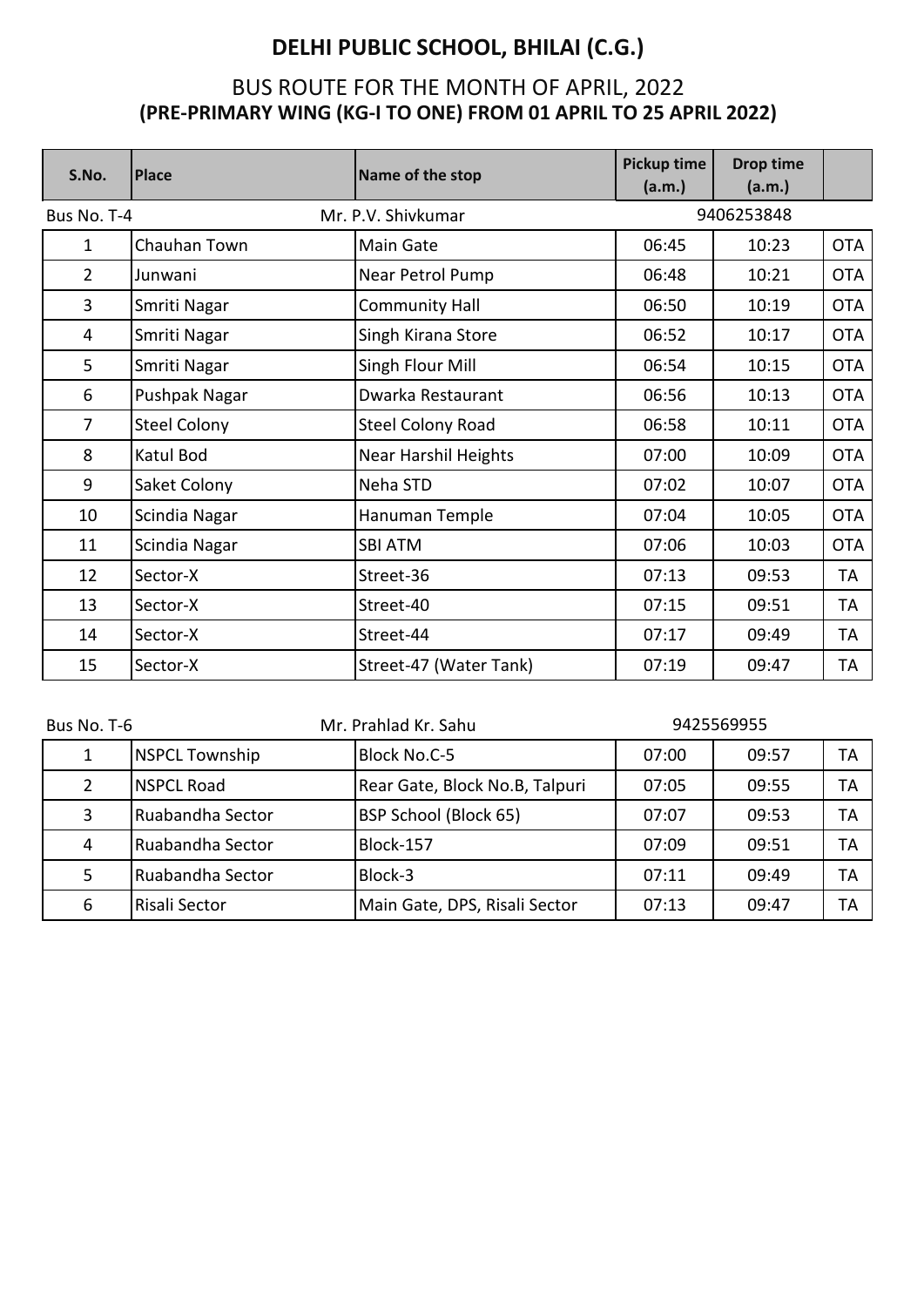| S.No.          | <b>Place</b>           | Name of the stop             | Pickup time<br>(a.m.) | <b>Drop time</b><br>(a.m.) |           |
|----------------|------------------------|------------------------------|-----------------------|----------------------------|-----------|
| Bus No. T-8    |                        | Mr. Ramsushil Upadhyaya      |                       | 9713563200                 |           |
| $\mathbf{1}$   | Hudco                  | <b>HIG/MIG Quarters</b>      | 06:45                 | 10:21                      | <b>TA</b> |
| $\overline{2}$ | Hudco                  | MIG-1028                     | 06:47                 | 10:19                      | TA        |
| 3              | Hudco                  | <b>Shri Ram Chowk</b>        | 06:49                 | 10:17                      | <b>TA</b> |
| 4              | Hudco                  | Milan STD                    | 06:51                 | 10:15                      | TA        |
| 5              | Hudco                  | $LIG-21$                     | 06:53                 | 10:13                      | TA        |
| 6              | Hudco                  | MIG-I/100                    | 06:55                 | 10:11                      | TA        |
| $\overline{7}$ | Hudco                  | <b>DAV School</b>            | 06:57                 | 10:09                      | TA        |
| 8              | Hudco                  | Ispat Club                   | 06:59                 | 10:07                      | TA        |
| 9              | <b>Hospital Sector</b> | Street-9                     | 07:01                 | 10:05                      | TA        |
| 10             | <b>Hospital Sector</b> | Street-12                    | 07:03                 | 10:03                      | TA        |
| 11             | <b>Hospital Sector</b> | Street-16 (1st & 2nd Corner) | 07:05                 | 10:01                      | TA        |
| 12             | <b>Hospital Sector</b> | <b>Cross Street WHA</b>      | 07:07                 | 09:59                      | TA        |
| 13             | Sector-IX              | Cross Street-4 (SPA)         | 07:09                 | 09:57                      | TA        |
| 14             | Sector-IX              | Maintenance Office/Street-36 | 07:11                 | 09:55                      | TA        |
| 15             | Sector-IX              | Street-32                    | 07:13                 | 09:53                      | <b>TA</b> |
| 16             | Sector-IX              | Street-2                     | 07:15                 | 09:51                      | TA        |
| 17             | Sector-IX              | <b>NPA Near Block No.3</b>   | 07:17                 | 09:49                      | TA        |

| Bus No. T-9    |               | Mr. Ajit Kr. Sahu                      | 8305505347 |       |            |
|----------------|---------------|----------------------------------------|------------|-------|------------|
| 1              | Sunder Nagar  | Utsav Bhawan                           | 06:45      | 10:15 | <b>OTA</b> |
| $\overline{2}$ | Jawahar Nagar | Pan Shop (Chowk)                       | 06:47      | 10:14 | <b>OTA</b> |
| 3              | Jawahar Nagar | Chhawani Chowk                         | 06:50      | 10:10 | <b>OTA</b> |
| 4              | Jawahar Nagar | Near Dena Bank                         | 06:54      | 10:05 | <b>OTA</b> |
| 5              | Power House   | Near Dr. Alok Dixit's Clinic           | 06:56      | 10:03 | <b>OTA</b> |
| 6              | Sector-1      | Street-10                              | 06:58      | 10:01 | TA         |
| 7              | Sector-1      | 'C' Market                             | 07:00      | 09:59 | TA         |
| 8              | Sector-1      | <b>Maintenance Office</b>              | 07:02      | 09:57 | TA         |
| 9              | Sector-1      | BSP H.S.S. (Hindi Medium)/Street-12    | 07:04      | 09:55 | TA         |
| 10             | Sector-1      | Street-31 (Near Hospital)              | 07:06      | 09:53 | TA         |
| 11             | Sector-1      | Avenue-B (Near Co-operative Society)   | 07:08      | 09:51 | TA         |
| 12             | Sector-III    | <b>CISF Chowk</b>                      | 07:10      | 09:49 | TA         |
| 13             | Sector-IV     | Central Avenue (Opp. Bhilai Vidyalaya) | 07:12      | 09:47 | TA         |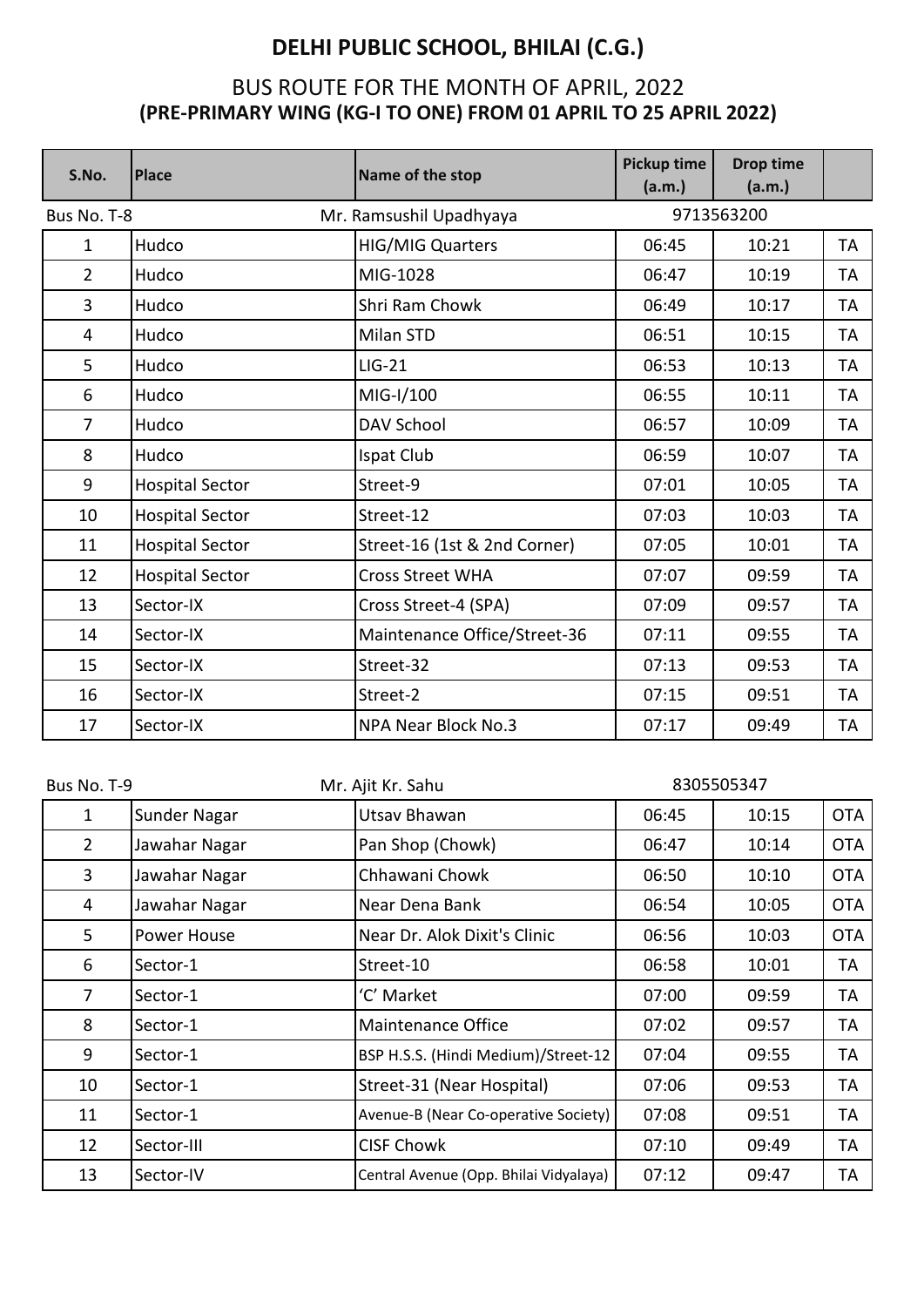| S.No.               | <b>Place</b>         | Name of the stop                     | <b>Pickup time</b><br>(a.m.) | <b>Drop time</b><br>(a.m.) |    |
|---------------------|----------------------|--------------------------------------|------------------------------|----------------------------|----|
| <b>Bus No. T-10</b> |                      | Mr. Subhaslal                        |                              | 9301343928                 |    |
| $\mathbf{1}$        | Ruabandha Borsi Road | Near Wellcare medical store          | 06:44                        | 09:47                      | TA |
| $\overline{2}$      | Talpuri (B-Block)    | Main Gate, B-Block                   | 06:45                        | 09:48                      | TA |
| 3                   | Maitri Kunj          | Near Palash Tower                    | 06:48                        | 09:51                      | TA |
| 4                   | Maitri Kunj          | Near Garden Apartment                | 06:51                        | 09:53                      | TA |
| 5                   | Risali Road          | Near Shaheed Rajnikanth Singh Smarak | 06:54                        | 09:55                      | TA |
| 6                   | Ashish Nagar Road    | Near Church                          | 06:57                        | 09:57                      | TA |
| $\overline{7}$      | Ashish Nagar Road    | Near SBI, Risali Sector              | 07:00                        | 09:59                      | TA |
| 8                   | Ashish Nagar Road    | Shri Vinayak Hospital                | 07:03                        | 10:01                      | TA |
| 9                   | Ashish Nagar Road    | <b>Oriental Bank of Commerce ATM</b> | 07:06                        | 10:03                      | TA |
| 10                  | Maitri Nagar         | Near Sangam Dairy                    | 07:09                        | 10:05                      | TA |
| 11                  | Maitri Nagar         | Near Madhurisha Apartments           | 07:12                        | 10:07                      | TA |
| 12                  | V.I.P. Nagar         | V.I.P. Nagar Entry                   | 07:15                        | 10:09                      | TA |
| 13                  | Ispat Nagar          | Ispat Nagar Entry                    | 07:18                        | 10:11                      | TA |

| <b>Bus No. T-12</b> |               | Mr. Arjun Bag                            |       | 6260579748 |            |
|---------------------|---------------|------------------------------------------|-------|------------|------------|
| $\mathbf{1}$        | Durg          | Menonite Church                          | 06:45 | 10:01      | <b>OTA</b> |
| $\overline{2}$      | Durg          | Indira Market                            | 06:47 | 10:03      | <b>OTA</b> |
| 3                   | Durg          | <b>Prabhat Talkies</b>                   | 06:49 | 10:05      | <b>OTA</b> |
| 4                   | Durg          | Agrasen Chowk                            | 06:51 | 10:07      | <b>OTA</b> |
| 5                   | Durg          | Arya Complex                             | 06:53 | 10:09      | <b>OTA</b> |
| 6                   | Durg          | Green Chowk                              | 06:55 | 10:11      | <b>OTA</b> |
| $\overline{7}$      | Durg          | Gurudwara                                | 06:57 | 10:13      | <b>OTA</b> |
| 8                   | Durg          | <b>OBC Bank</b>                          | 06:59 | 10:15      | <b>OTA</b> |
| 9                   | Durg          | Near Sindhi Dharamshala                  | 07:01 | 10:17      | <b>OTA</b> |
| 10                  | Durg          | Polytechnic college                      | 07:04 | 09:58      | <b>OTA</b> |
| 11                  | Durg          | Malviya Nagar (Insurance Office)         | 07:07 | 09:55      | <b>OTA</b> |
| 12                  | Durg          | Science College (Khabbarwal Petrol Pump) | 07:09 | 09:53      | <b>OTA</b> |
| 13                  | <b>Bhilai</b> | 32 Bungalows                             | 07:11 | 09:50      | TA         |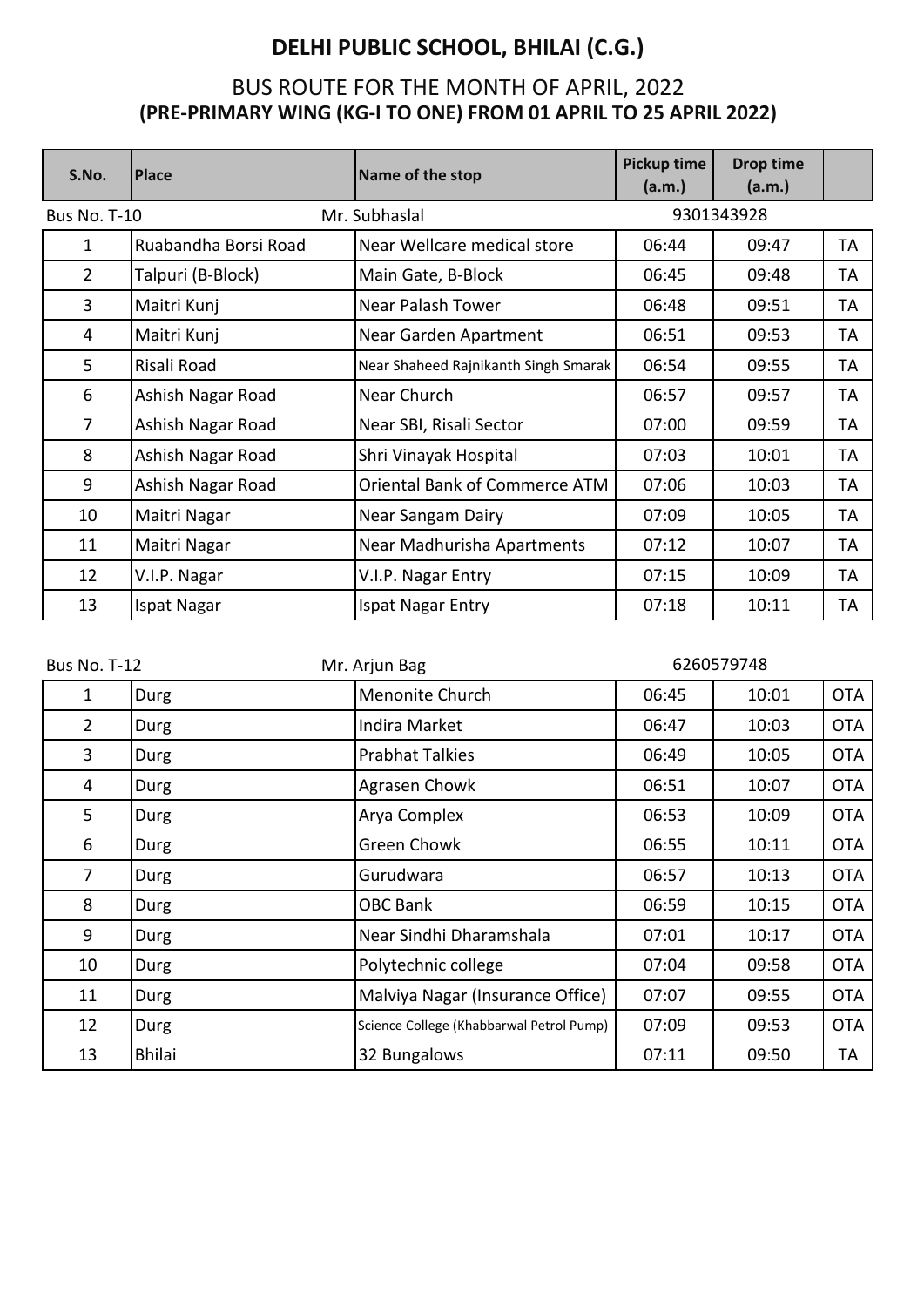| S.No.               | <b>Place</b> | Name of the stop                | Pickup time<br>(a.m.) | <b>Drop time</b><br>(a.m.) |           |
|---------------------|--------------|---------------------------------|-----------------------|----------------------------|-----------|
| <b>Bus No. T-14</b> |              | Mr. Rohtash                     |                       | 7987766977                 |           |
| $\mathbf{1}$        | Sector II    | Enquiry Office (Maintenance)    | 06:45                 | 10:17                      | TA        |
| $\overline{2}$      | Sector II    | Street-23                       | 06:47                 | 10:15                      | TA        |
| $\overline{3}$      | Sector II    | Street-2 (1st and 2nd corner)   | 06:49                 | 10:13                      | TA        |
| $\overline{4}$      | Sector II    | Market, Near Vivekananda School | 06:51                 | 10:11                      | TA        |
| 5                   | Sector-II    | Near Steel Club                 | 06:53                 | 10:09                      | TA        |
| 6                   | Sector-IV    | Near Sindhu Bhawan              | 06:55                 | 10:07                      | TA        |
| $\overline{7}$      | Sector-IV    | Mahila Samaj                    | 06:57                 | 10:05                      | TA        |
| 8                   | Sector-IV    | <b>Water Tank</b>               | 06:59                 | 10:03                      | TA        |
| 9                   | Sector-IV    | Near Boria Market               | 07:01                 | 10:01                      | <b>TA</b> |
| 10                  | Sector-IV    | <b>Near BSP EMMS</b>            | 07:03                 | 09:59                      | TA        |
| 11                  | Sector-IV    | Street-22                       | 07:05                 | 09:57                      | TA        |
| 12                  | Sector V     | Street-21                       | 07:07                 | 09:55                      | TA        |
| 13                  | Sector V     | Street-16                       | 07:09                 | 09:53                      | TA        |
| 14                  | Sector V     | Market (BSP Stop)               | 07:11                 | 09:51                      | TA        |
| 15                  | Sector-V     | Balaji Mandir                   | 07:13                 | 09:49                      | TA        |
| 16                  | Sector-V     | Street-40                       | 07:15                 | 09:47                      | TA        |

| <b>Bus No. T-16</b> |                    | Mr. K.B. Yadav                          |       | 9669533121 |            |
|---------------------|--------------------|-----------------------------------------|-------|------------|------------|
| $\mathbf{1}$        | <b>Borsi</b>       | Sheetla Mandir                          | 06:45 | 09:52      | <b>OTA</b> |
| $\overline{2}$      | <b>Borsi</b>       | C.G.H.B. Office (Market)                | 06:47 | 09:54      | <b>OTA</b> |
| 3                   | <b>Borsi</b>       | <b>Agrawal Provision Store</b>          | 06:49 | 09:56      | <b>OTA</b> |
| 4                   | <b>Borsi</b>       | Hello Point (Chehak STD)                | 06:51 | 09:58      | <b>OTA</b> |
| 5                   | <b>Borsi</b>       | Ganapati Vihar Main Gate                | 06:53 | 10:00      | <b>OTA</b> |
| 6                   | <b>Borsi</b>       | Vardan Parisar (Chowk)                  | 06:55 | 10:02      | <b>OTA</b> |
| 7                   | Vivekanand Nagar   | Near Mr. Ghosh's Residence              | 06:57 | 10:04      | <b>OTA</b> |
| 8                   | New Adarsh Nagar   | H.P. Gas                                | 06:59 | 10:06      | <b>OTA</b> |
| 9                   | Adarsh Nagar       | Maharaja Chowk (Near Payal's Residence) | 07:01 | 10:08      | <b>OTA</b> |
| 10                  | Potiakala          | Near Rishabh City                       | 07:03 | 10:10      | <b>OTA</b> |
| 11                  | Adarsh Nagar       | Jugnu Dera                              | 07:05 | 10:12      | <b>OTA</b> |
| 12                  | Adarsh Nagar       | Madaria Complex                         | 07:07 | 10:14      | <b>OTA</b> |
| 13                  | Padmanabhpur       | Janta Market                            | 07:09 | 10:16      | <b>OTA</b> |
| 14                  | Padmanbhpur        | <b>Rickshaw Stand</b>                   | 07:11 | 10:18      | <b>OTA</b> |
| 15                  | Padmanabhpur       | Near SM-32                              | 07:13 | 10:20      | <b>OTA</b> |
| 16                  | <b>Anand Nagar</b> | Near Hanuman Mandir (Near the chowk)    | 07:15 | 10:22      | <b>OTA</b> |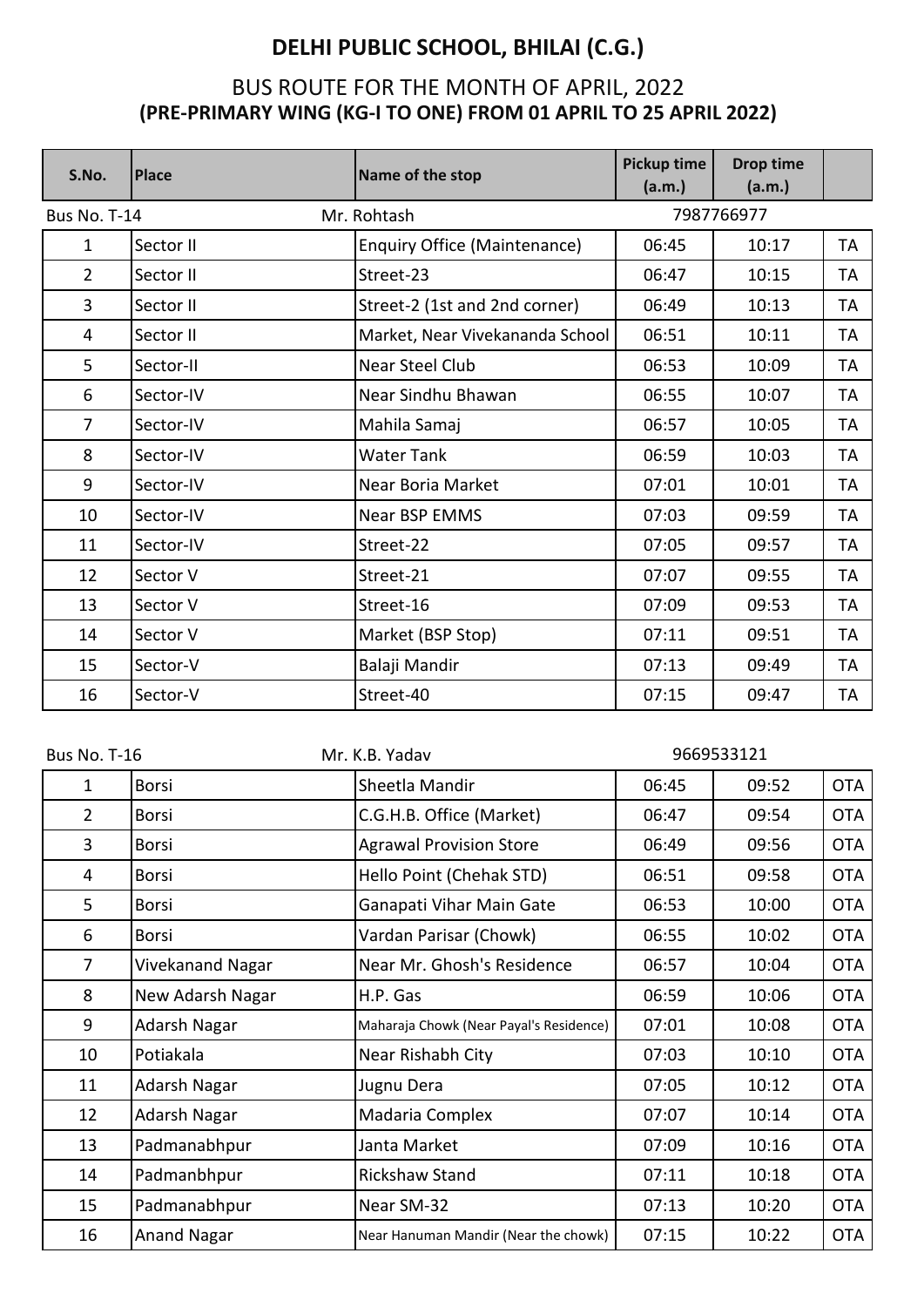| S.No.               | <b>Place</b>      | Name of the stop                       | <b>Pickup time</b><br>(a.m.) | <b>Drop time</b><br>(a.m.) |            |
|---------------------|-------------------|----------------------------------------|------------------------------|----------------------------|------------|
| <b>Bus No. T-20</b> |                   | Mr. Nirmal Ganjir                      |                              | 9425564391                 |            |
| $\mathbf{1}$        | Kohka             | <b>Bhagat Singh Chowk</b>              | 06:45                        | 10:20                      | <b>OTA</b> |
| $\overline{2}$      | Anandpuram        | <b>Near Milestone</b>                  | 06:47                        | 10:18                      | <b>OTA</b> |
| 3                   | Anandpuram        | Kuber Enclave                          | 06:49                        | 10:16                      | <b>OTA</b> |
| 4                   | Surya Vihar       | Main Gate                              | 06:51                        | 10:14                      | <b>OTA</b> |
| 5                   | Smriti Nagar      | <b>Near Mittal Hospital</b>            | 06:53                        | 10:12                      | <b>OTA</b> |
| 6                   | Smriti Nagar      | <b>CHPL</b>                            | 06:55                        | 10:10                      | <b>OTA</b> |
| 7                   | Model Town        | Surya Apartments                       | 06:57                        | 10:08                      | <b>OTA</b> |
| 8                   | <b>Model Town</b> | Shivaji Chowk                          | 06:59                        | 10:06                      | <b>OTA</b> |
| 9                   | Nehru Nagar       | Opposite Krishna Public School         | 07:01                        | 10:04                      | <b>OTA</b> |
| 10                  | Nehru Nagar       | Dr. Wakodkar's Nursing Home            | 07:03                        | 10:02                      | <b>OTA</b> |
| 11                  | Nehru Nagar       | Dr. Sardeshpandey (Near Agrasen Chowk) | 07:05                        | 10:00                      | <b>OTA</b> |
| 12                  | Sector-X          | Street-2                               | 07:09                        | 09:55                      | TA         |
| 13                  | Sector-X          | Street-7                               | 07:11                        | 09:53                      | TA         |
| 14                  | Sector-X          | Street-12                              | 07:13                        | 09:51                      | TA         |
| 15                  | Sector-X          | Street-16                              | 07:15                        | 09:49                      | TA         |
| 16                  | Sector-X          | Street-20                              | 07:17                        | 09:47                      | TA         |
|                     |                   |                                        |                              |                            |            |

| Bus No.T-22    |             | Mr. Pradeep Kamle                           |       |       |           |
|----------------|-------------|---------------------------------------------|-------|-------|-----------|
| $\mathbf{1}$   | Sector-VIII | Street-21                                   | 06:45 | 09:50 | <b>TA</b> |
| $\overline{2}$ | Sector-VIII | Gol Market                                  | 06:47 | 09:52 | TA        |
| 3              | Sector-VIII | CSVTU (Formerly Primary School Corner)      | 06:49 | 09:54 | TA        |
| 4              | Sector-VIII | Street-30                                   | 06:51 | 09:56 | TA        |
| 5              | Sector-VII  | Officers' Colony                            | 06:53 | 09:58 | TA        |
| 6              | Sector-VII  | Opposite to Avenue-D                        | 06:55 | 10:00 | TA        |
| $\overline{7}$ | Sector-VII  | Market (BSP Stop)                           | 06:57 | 10:02 | TA        |
| 8              | Sector-VII  | Water Tank, Sector-VII                      | 06:59 | 10:04 | TA        |
| 9              | Sector VII  | Street-36 (Bus Stop on Central Avenue Road) | 07:01 | 10:06 | TA        |
| 10             | Sector-VII  | Russian Complex (Main Gate)                 | 07:03 | 10:08 | TA        |
| 11             | Sector-VII  | Russian Complex (Opposite Gayatri Mandir)   | 07:05 | 10:10 | TA        |
| 12             | Sector-VI   | <b>Rest House</b>                           | 07:07 | 10:12 | TA        |
| 13             | Sector-VI   | Street-66                                   | 07:09 | 10:14 | TA        |
| 14             | Sector-VI   | <b>MGM School</b>                           | 07:11 | 10:16 | TA        |
| 15             | Sector-VI   | Health Centre (Canara Bank)                 | 07:13 | 10:18 | TA        |
| 16             | Sector-VI   | <b>Water Tank</b>                           | 07:15 | 10:20 | TA        |
| 17             | Sector-VI   | Street-33                                   | 07:17 | 10:22 | TA        |
| 18             | Sector-VI   | Avenue-D                                    | 07:19 | 10:24 | TA        |
| 19             | Sector-VI   | <b>BSP Stop (Near Petrol Pump)</b>          | 07:21 | 10:26 | TA        |